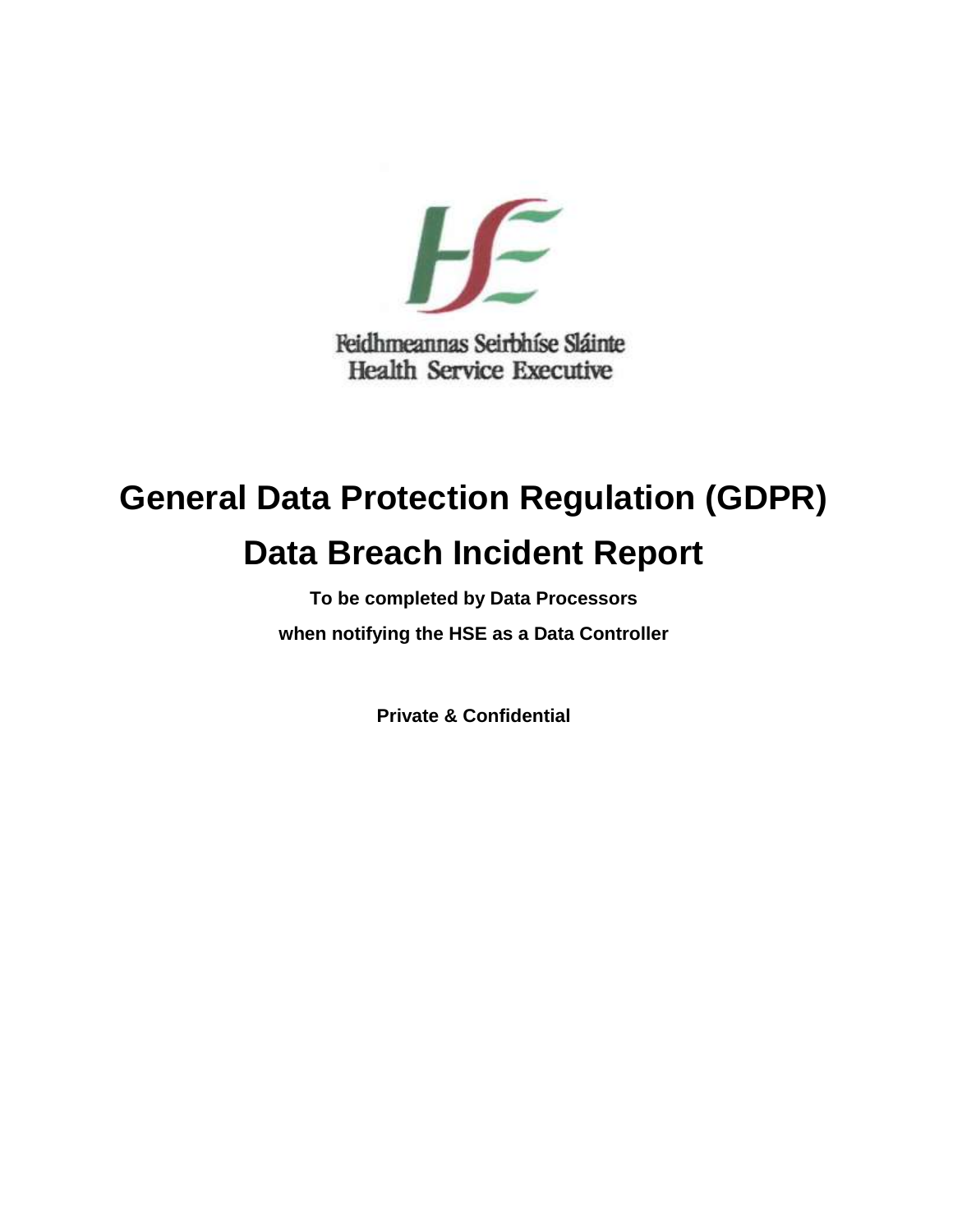#### **Document Information**

| Title:              | HSE General Data Protection Regulation (GDPR) Data Breach<br>Incident Report |
|---------------------|------------------------------------------------------------------------------|
| Author:             | Joe Ryan                                                                     |
| Publication date:   | May 2018                                                                     |
| <b>Review Date:</b> | May 2020                                                                     |

#### **Document History**

| <b>Version</b> | Owner      | <b>Author</b> | <b>Publish Date</b> |
|----------------|------------|---------------|---------------------|
| 1.0            | <b>HSE</b> | Joe Ryan      | May 2018            |
| 1.1            | <b>HSE</b> | Joe Ryan      | June 2019           |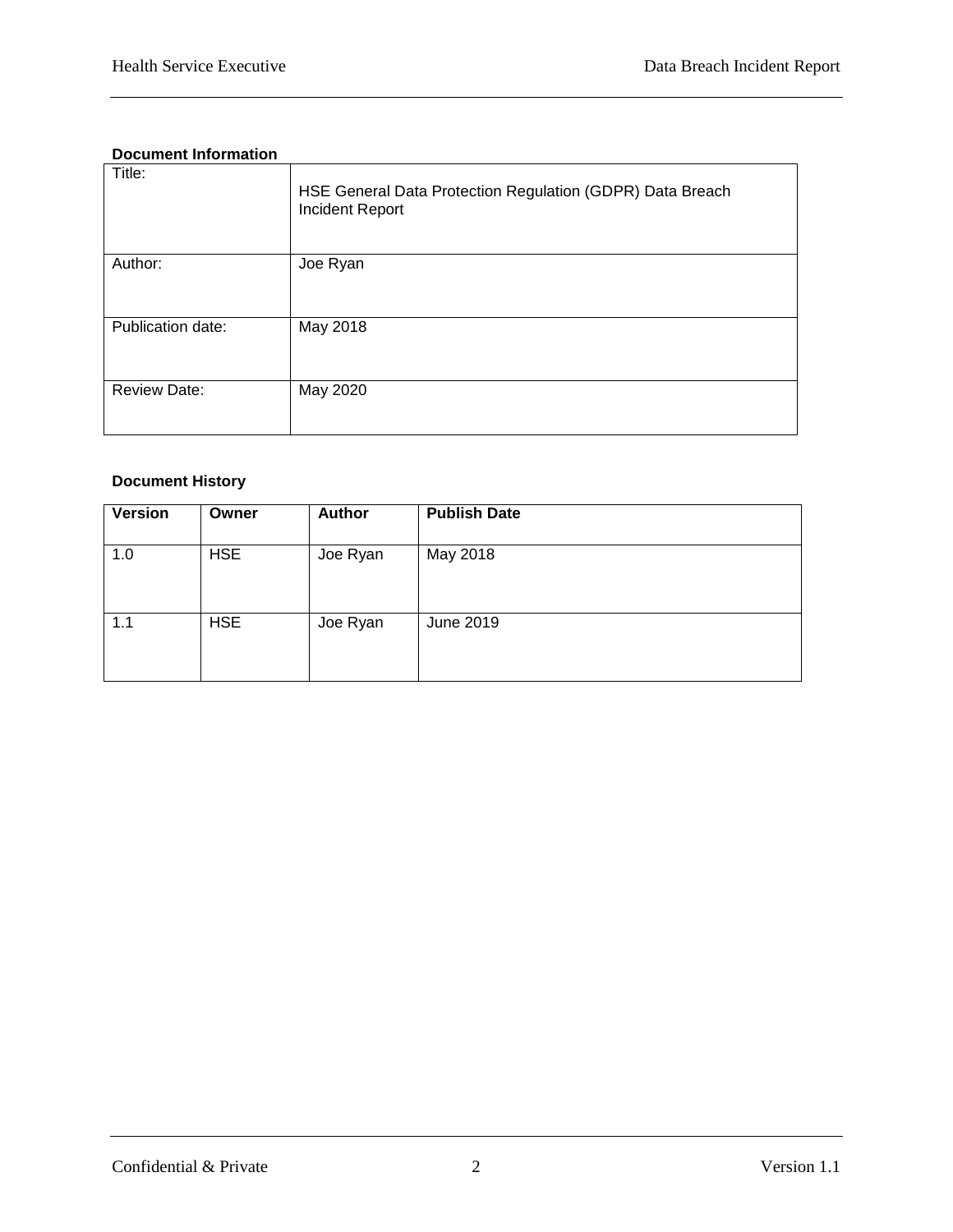$\overline{\phantom{0}}$ 

#### **About this incident report.**

This incident report must be completed immediately (**IN BLOCK CAPITALS)** by data processors whenever confidential or personal data held by them on behalf of the HSE is compromised leading to the accidental or unlawful destruction, loss, alteration, unauthorised disclosure of, or access to, personal data transmitted, stored or otherwise processed or whenever a mobile storage device is lost or stolen.

The completed report must be forwarded immediately and no later than 24 hours after the incident, via fax or email (a scanned copy) to the relevant data controller in the HSE with whom you have a contract.

| <b>Section 1: Company Contact Details</b>                   |  |  |
|-------------------------------------------------------------|--|--|
| Company name:                                               |  |  |
| Company address:                                            |  |  |
| Person assigned to deal with<br>DP Breach:                  |  |  |
| HSE Directorate / Service with<br>whom you have a contract: |  |  |
| Location                                                    |  |  |
| Contact phone numbers:<br>(include mobile number)           |  |  |
| Email address:                                              |  |  |

| <b>Section 2: Incident Details</b>                        |                      |  |  |  |
|-----------------------------------------------------------|----------------------|--|--|--|
| At what time, and on what date did the incident<br>occur? | Is this an estimate? |  |  |  |
| Explain the details of the incident                       |                      |  |  |  |
|                                                           |                      |  |  |  |
|                                                           |                      |  |  |  |
|                                                           |                      |  |  |  |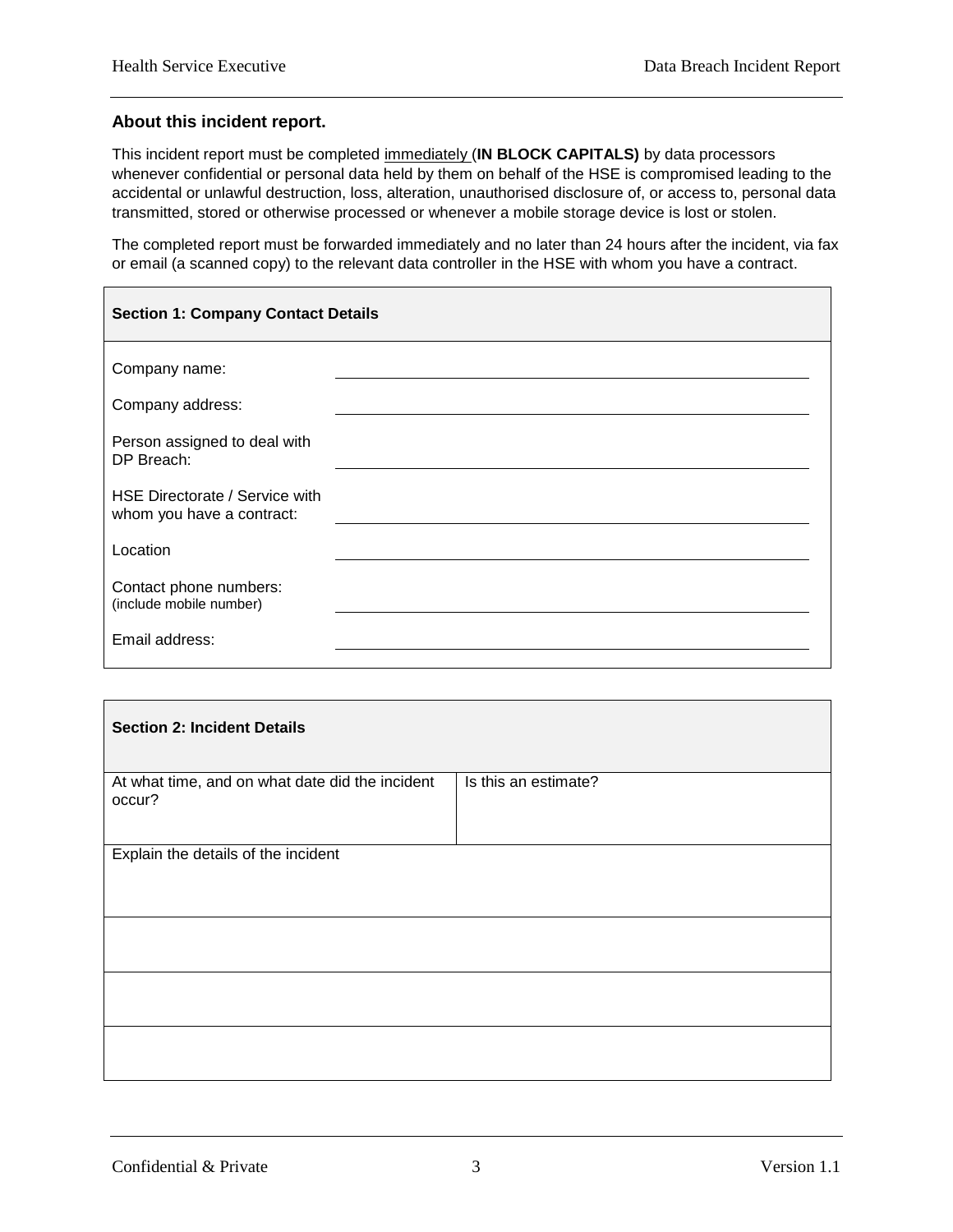| Manual (paper based)<br>П.<br>Electronic<br>П.                                                                                                                                                                                                                                                                                                              |                                                                                                                                                                                                                                                                                                                                                                                                                        |
|-------------------------------------------------------------------------------------------------------------------------------------------------------------------------------------------------------------------------------------------------------------------------------------------------------------------------------------------------------------|------------------------------------------------------------------------------------------------------------------------------------------------------------------------------------------------------------------------------------------------------------------------------------------------------------------------------------------------------------------------------------------------------------------------|
| What is the Nature of the Breach?                                                                                                                                                                                                                                                                                                                           | What identifying details relating to individuals<br>were disclosed (select all that apply)?                                                                                                                                                                                                                                                                                                                            |
| Device lost/stolen (encrypted)<br>$\Box$<br>Device lost/stolen (unencrypted)<br>$\Box$<br>Paper lost/stolen<br>$\Box$<br>Disclosure (unauthorised<br>П.<br>Inappropriate disposal of paper<br>O.<br>Hacking<br>$\Box$<br>Malware<br>П.<br>Phishing<br>П.<br>E-Waste personal data present on<br>0<br>obsolete device<br>Unintended online publication<br>Ω. | Data subject identity (name, surname,<br>П.<br>birth date)<br>PPSN (or other national identification<br>$\Box$<br>number)<br>Contact details<br>Ω.<br>Identification data (passports, licence<br>П.<br>data etc.)<br>Economic or financial data<br>$\Box$<br><b>Location Data</b><br>П.<br>Criminal convictions, offences or<br>$\Box$<br>security measures                                                            |
| Were Special Categories of Data Involved?<br>Yes <sup>No</sup><br>П.                                                                                                                                                                                                                                                                                        |                                                                                                                                                                                                                                                                                                                                                                                                                        |
| apply)?                                                                                                                                                                                                                                                                                                                                                     | If 'Yes' is selected above, what types of special categories of data were involved (select all that                                                                                                                                                                                                                                                                                                                    |
| Data revealing racial or ethnic origin<br>□.<br>Political opinions<br>$\Box$<br>Religious or philosophical beliefs<br>П.<br>Trade union membership<br>П.                                                                                                                                                                                                    | Sex life data<br>$\Box$<br>Health data<br>$\Box$<br>Genetic data<br>$\Box$<br>Biometric data<br>$\Box$                                                                                                                                                                                                                                                                                                                 |
|                                                                                                                                                                                                                                                                                                                                                             | Please give a detailed description of the data which was lost, stolen or accidentally disclosed (for<br>example, client / patient medical records, business data, unpublished financial reports, unpublished<br>medical research or employee personnel records). For medical or personnel records please include<br>a description of record fields (for example name, address, PPS number, DOB, medical history etc.). |
|                                                                                                                                                                                                                                                                                                                                                             |                                                                                                                                                                                                                                                                                                                                                                                                                        |
|                                                                                                                                                                                                                                                                                                                                                             |                                                                                                                                                                                                                                                                                                                                                                                                                        |
| Number of Individuals Involved?                                                                                                                                                                                                                                                                                                                             | Number of records lost, stolen or accidentally<br>disclosed?                                                                                                                                                                                                                                                                                                                                                           |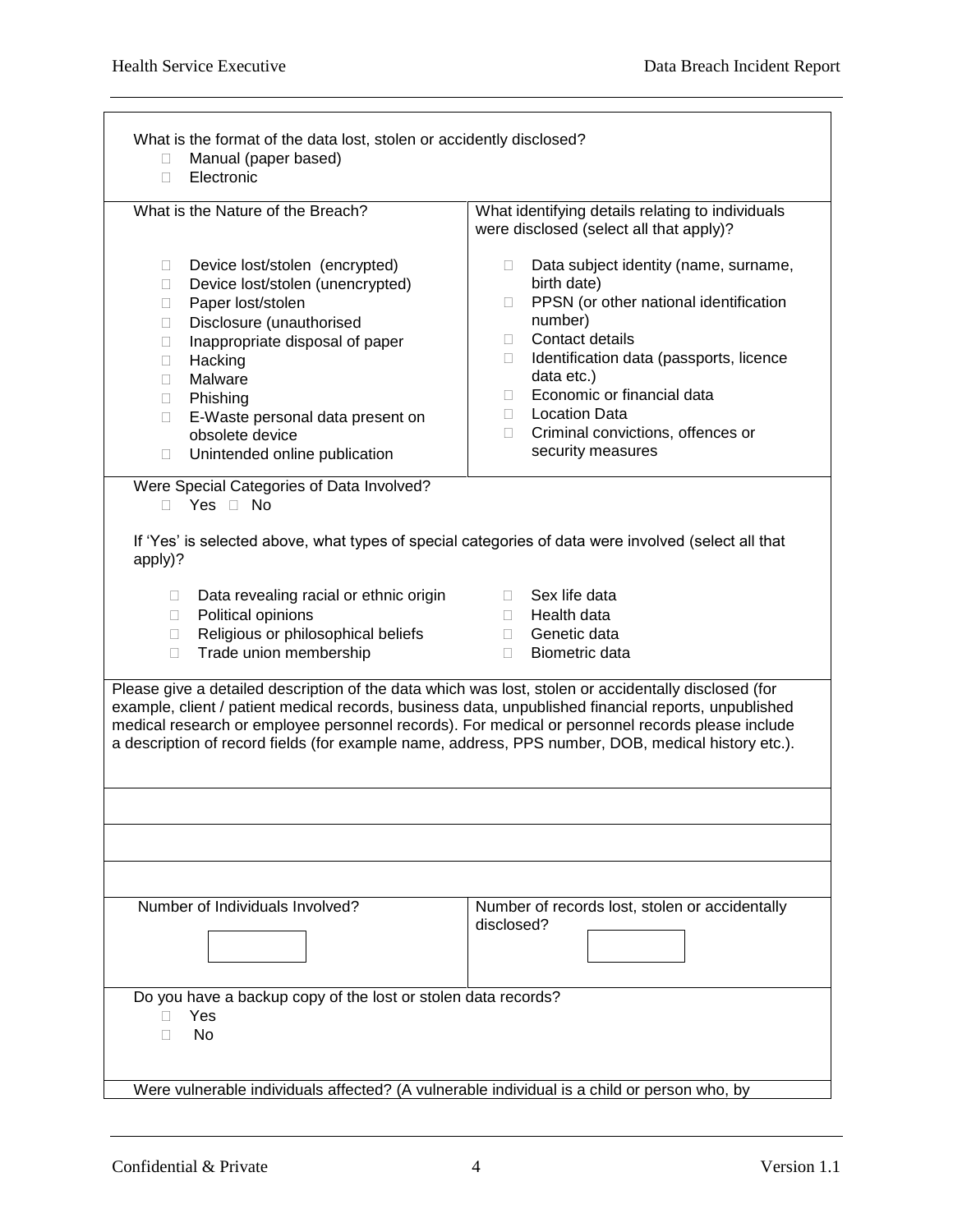| reason of physical or mental incapacity, is unable to act on their own behalf)                                                                                                 |                                                                                                 |  |  |  |
|--------------------------------------------------------------------------------------------------------------------------------------------------------------------------------|-------------------------------------------------------------------------------------------------|--|--|--|
| Yes<br>П.<br>No<br>П                                                                                                                                                           |                                                                                                 |  |  |  |
| Were the affected Individuals notified?                                                                                                                                        |                                                                                                 |  |  |  |
| Yes<br>П.                                                                                                                                                                      |                                                                                                 |  |  |  |
| <b>No</b><br>П<br>If not, what is the proposed procedure?                                                                                                                      |                                                                                                 |  |  |  |
|                                                                                                                                                                                |                                                                                                 |  |  |  |
|                                                                                                                                                                                |                                                                                                 |  |  |  |
|                                                                                                                                                                                |                                                                                                 |  |  |  |
|                                                                                                                                                                                |                                                                                                 |  |  |  |
| <b>Section 4: Mobile Computing or Storage Device Details</b><br>(Only complete this section for incidents involving the loss/theft of a HSE mobile computer or storage device) |                                                                                                 |  |  |  |
|                                                                                                                                                                                |                                                                                                 |  |  |  |
| What type of mobile computer or storage device which was lost or stolen along with the data?<br>(For example laptop, mobile phone, PDA, external hard drive, CD etc.)          |                                                                                                 |  |  |  |
|                                                                                                                                                                                |                                                                                                 |  |  |  |
|                                                                                                                                                                                |                                                                                                 |  |  |  |
| Make / model of mobile computer device:                                                                                                                                        |                                                                                                 |  |  |  |
| HSE asset tag of mobile computer device (if<br>applicable):                                                                                                                    |                                                                                                 |  |  |  |
| Phone number of mobile computer device (if<br>applicable):                                                                                                                     |                                                                                                 |  |  |  |
| Was the mobile computer or storage device                                                                                                                                      | If Yes, please include length of password                                                       |  |  |  |
| password protected?                                                                                                                                                            |                                                                                                 |  |  |  |
| Yes<br>П                                                                                                                                                                       |                                                                                                 |  |  |  |
| No<br>П.                                                                                                                                                                       |                                                                                                 |  |  |  |
| Was the confidential or personal data stored on                                                                                                                                | What is the electronic format used to store the                                                 |  |  |  |
| the mobile computer device encrypted?                                                                                                                                          | personal data on the mobile computer device?                                                    |  |  |  |
| Yes <sup>D</sup> No<br>$\Box$                                                                                                                                                  | (E.g. word, excel, pdf email etc.)                                                              |  |  |  |
|                                                                                                                                                                                |                                                                                                 |  |  |  |
| Was the storage of the confidential or personal data on the mobile computer device authorised                                                                                  |                                                                                                 |  |  |  |
| by the designated HSE Information Owner?                                                                                                                                       |                                                                                                 |  |  |  |
| Yes<br>Ш                                                                                                                                                                       |                                                                                                 |  |  |  |
| No<br>П                                                                                                                                                                        |                                                                                                 |  |  |  |
| If Yes, state the designated HSE Information Owners Name                                                                                                                       |                                                                                                 |  |  |  |
|                                                                                                                                                                                |                                                                                                 |  |  |  |
|                                                                                                                                                                                |                                                                                                 |  |  |  |
|                                                                                                                                                                                | State the reason(s) for storage of confidential or personal data on the mobile computer device? |  |  |  |
|                                                                                                                                                                                |                                                                                                 |  |  |  |
|                                                                                                                                                                                |                                                                                                 |  |  |  |
|                                                                                                                                                                                |                                                                                                 |  |  |  |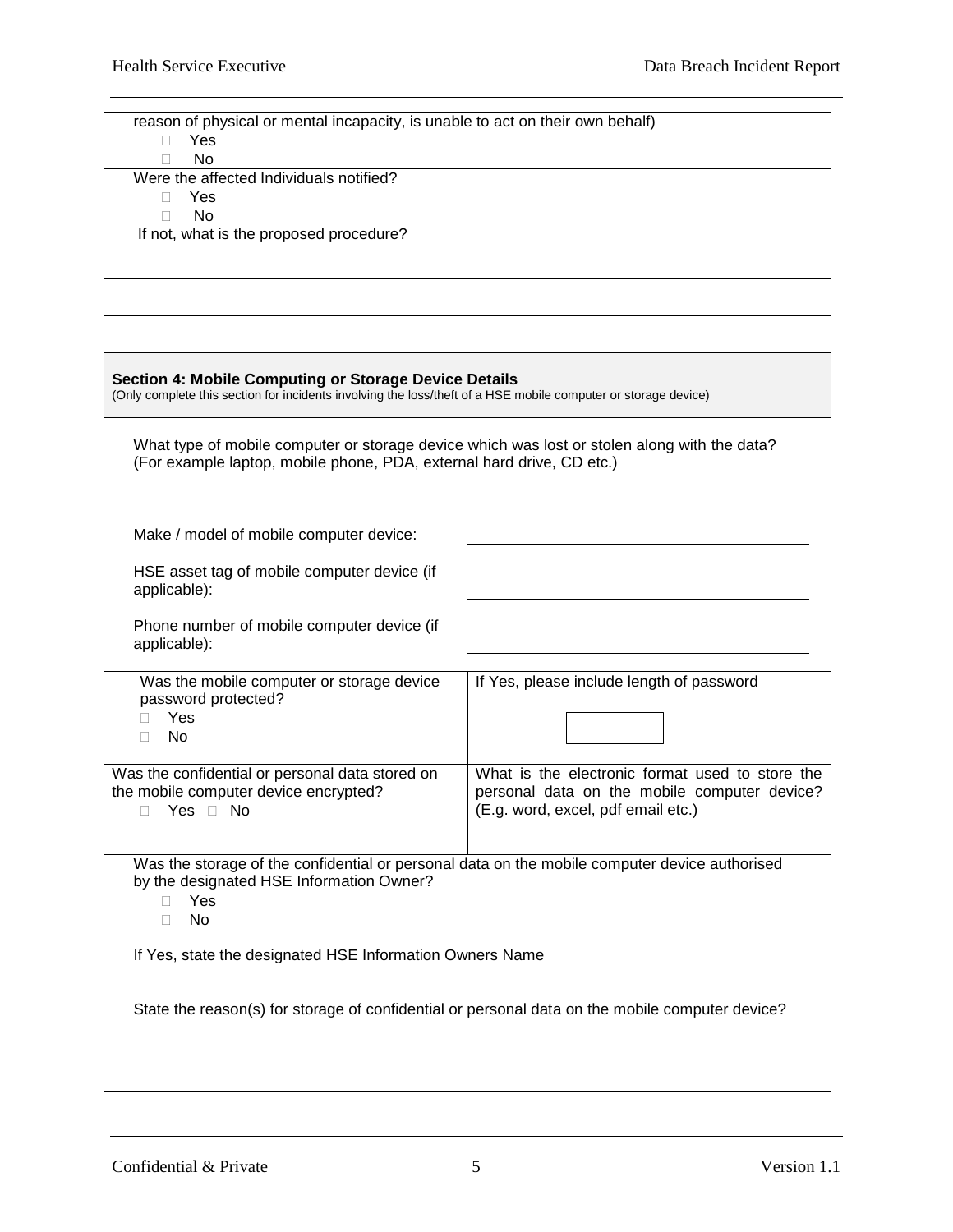#### **Section 5: Measures in Place**

Please describe the relevant technical / organisational measures that were in place prior to the breach?

#### **Section 6: Follow Up Action**

List follow up action taken to prevent repetition of the incident:

Confidential & Private 6 6 Version 1.1